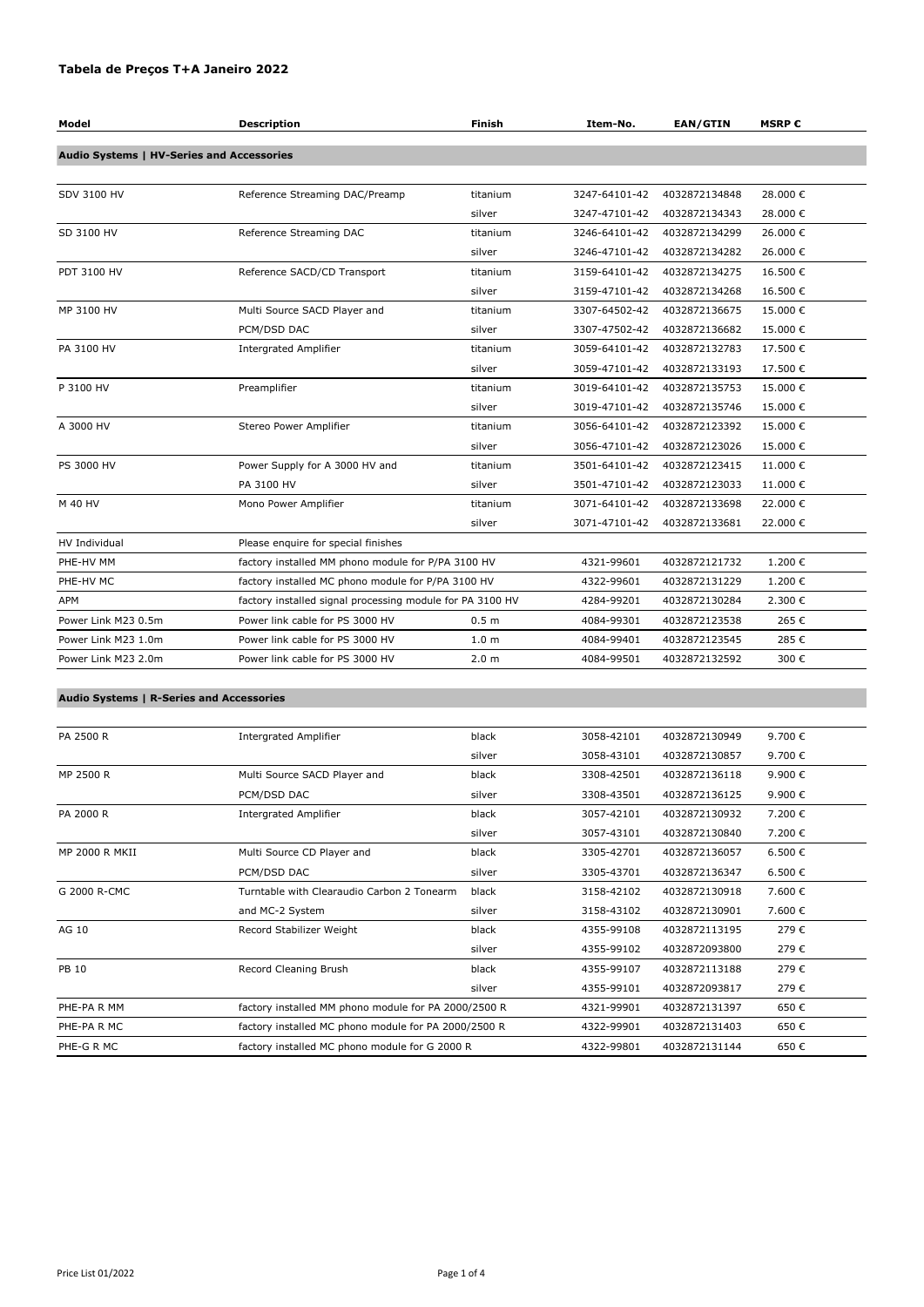| Model                                           | <b>Description</b>                             | Finish        | Item-No.      | <b>EAN/GTIN</b> | <b>MSRP€</b> |
|-------------------------------------------------|------------------------------------------------|---------------|---------------|-----------------|--------------|
|                                                 |                                                |               |               |                 |              |
| <b>Audio Systems   E-Series and Accessories</b> |                                                |               |               |                 |              |
| R 1000 E                                        | Multi Source Receiver                          | black         | 3354-21101-21 | 4032872136354   | 5.900€       |
|                                                 |                                                | silver        | 3354-47101-47 | 4032872135777   | 5.900€       |
|                                                 |                                                | silver-black  | 3354-47101-21 | 4032872135838   | 5.900€       |
|                                                 |                                                | White Edition | 3354-30101-30 | 4032872136330   | 5.900€       |
| PA 1100 E                                       | Integrated Amplifier with PCM/DSD DAC          | black         | 3356-21101-21 | 4032872135142   | 4.500€       |
|                                                 |                                                | silver        | 3356-47101-47 | 4032872135159   | 4.500 €      |
|                                                 |                                                | silver-black  | 3356-47101-21 | 4032872135036   | 4.500€       |
| MP 1000 E                                       | Multi Source CD Player with PCM/DSD DAC        | black         | 3306-21101-21 | 4032872135319   | 5.400€       |
|                                                 |                                                | silver        | 3306-47101-47 | 4032872136040   | 5.400€       |
|                                                 |                                                | silver-black  | 3306-47101-21 | 4032872136033   | 5.400€       |
| PA 1000 E                                       | <b>Integrated Amplifier</b>                    | black         | 3355-21301-21 | 4032872136361   | 3.800€       |
|                                                 |                                                | silver        | 3355-47101-47 | 4032872136385   | 3.800 €      |
|                                                 |                                                | silver-black  | 3355-47101-21 | 4032872136378   | 3.800€       |
| HDMI Module PA 1100 E                           | factory installed HDMI module for PA 1100 E    |               | 4330-99201    | 4032872135548   | 420€         |
| PHE MM                                          | factory installed MM phono module for E-Series |               | 4321-99102    | 4032872013051   | 435€         |
| PHE MC                                          | factory installed MC phono module for E-Series |               | 4322-99102    | 4032872013075   | 435€         |
| <b>VVM Preamp Module</b>                        | factory installed preamp module for MP 1000 E  |               | 4283-99201    | 4032872117025   | 310€         |
|                                                 |                                                |               |               |                 |              |
| Audio Systems   Series 200 and Accessories      |                                                |               |               |                 |              |
| MP 200                                          | Multi Source Player (w/o DAC)                  | black         | 3310-42101    | 4032872136880   | 4.390€       |
|                                                 |                                                |               |               |                 |              |
|                                                 |                                                | silver        | 3310-43101    | 4032872136828   | 4.390€       |
| <b>DAC 200</b>                                  | PCM/DSD DAC/Preamp                             | black         | 3248-42101    | 4032872136293   | 5.490€       |
|                                                 |                                                | silver        | 3248-43101    | 4032872136309   | 5.490€       |
| A 200                                           | Stereo Power Amplifier                         | black         | 3073-42101    | 4032872136897   | 3.790€       |

|                        |                                           | silver | 3073-43101 | 4032872136903 | 3.790 € |
|------------------------|-------------------------------------------|--------|------------|---------------|---------|
| HA 200                 | Headphone Amplifier with PCM/DSD DAC      | black  | 3072-42301 | 4032872136170 | 6.900 € |
|                        |                                           | silver | 3072-43301 | 4032872136187 | 6.900 € |
| HDMI Module HA/DAC 200 | factory installed HDMI module for DAC 200 |        | 4330-99401 | 4032872135975 | 420 €   |
| AD 4.4 / 6.3           | Headphone Adaptor DAC 200 4.4 to 6.3 mm   |        | 4683-99101 | 4032872136989 | 100€    |
| AD 4.4 / XLR-4         | Headphone Adaptor DAC 200 4.4 to XLR-4    |        | 4683-99102 | 4032872136996 | 140 €   |

## **Audio Systems | Loudspeakers | CALA | Caruso**

| Cala CDR    | Multi Source Receiver           | black        | 3234-42101    | 4032872133353 | 3.950 €     |
|-------------|---------------------------------|--------------|---------------|---------------|-------------|
|             |                                 | silver       | 3234-43101    | 4032872133292 | 3.950 €     |
| Caruso      | All-In-One Music System         | black-silver | 3404-42101-43 | 4032872135234 | 2.950 €     |
| Caruso R    | Multi Source Receiver           | black-silver | 3405-42101-43 | 4032872136590 | 2.900 €     |
| Caruso S 10 | Floor-standing Loudspeaker (pr) | black-silver | 1250-18101-43 | 4032872136149 | $2.500 \in$ |
| Caruso R 10 | Bookshelf Loudspeaker (pr)      | black-silver | 1251-18101-43 | 4032872136156 | 1.300 €     |

**Loudspeakers | Talis**

| TALIS S 300  | Aluminium Floor-standing Loudspeaker (pr) | black  | 1605-42101 | 4032872133377 | 11.500 € |
|--------------|-------------------------------------------|--------|------------|---------------|----------|
|              |                                           | silver | 1605-43101 | 4032872133384 | 11.500 € |
| TALIS R 300  | Aluminium Stand-mount Loudspeaker (pr)    | black  | 1606-42101 | 4032872133476 | 6.900 €  |
|              |                                           | silver | 1606-43101 | 4032872133469 | 6.900 €  |
| TALIS LS 300 | Speaker stands for R 300 (ea)             | black  | 4191-42101 | 4032872133483 | 995€     |
|              |                                           | silver | 4191-43101 | 4032872133490 | 995€     |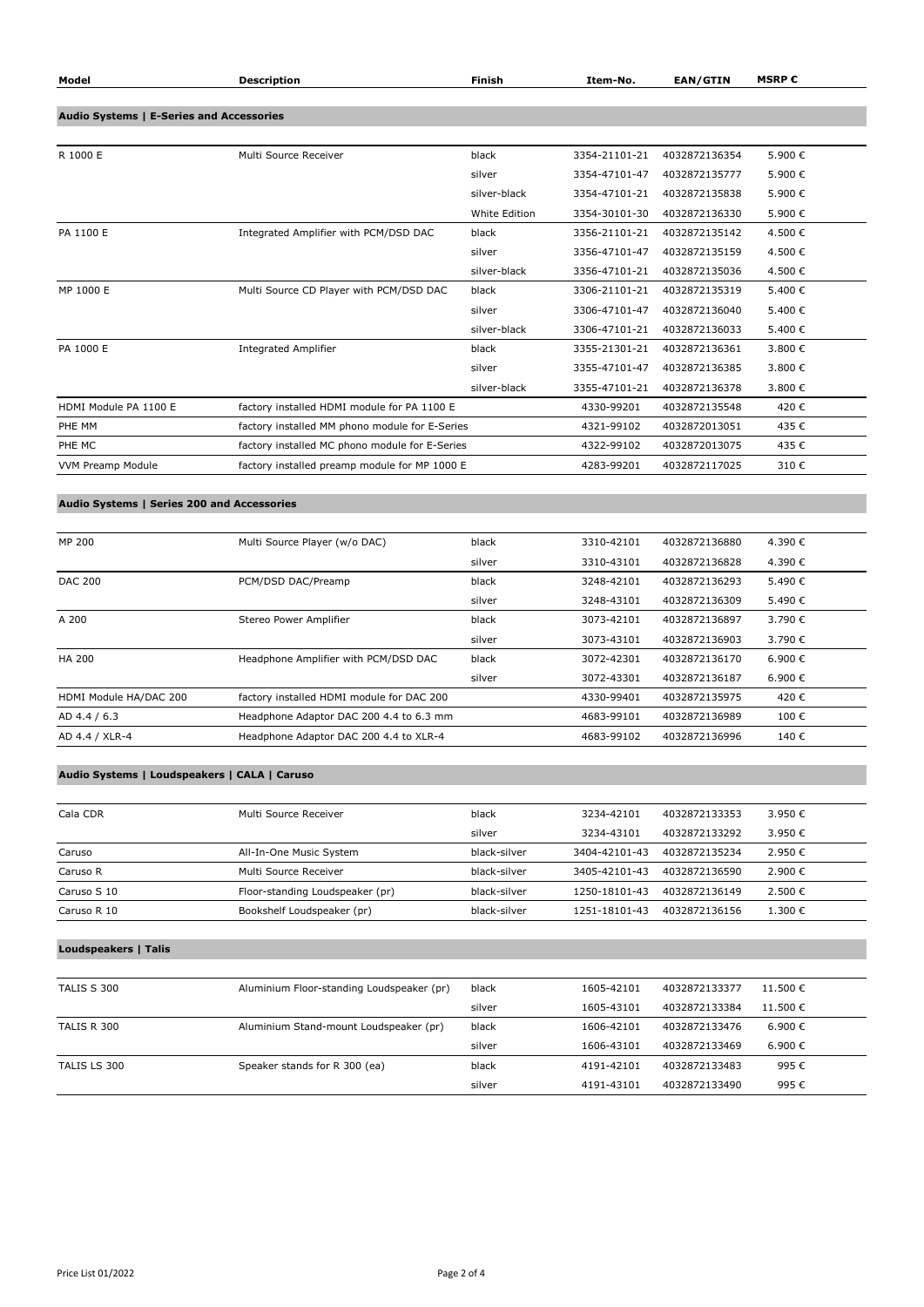| Model                           | <b>Description</b>                                                       | <b>Finish</b>                              | Item-No.                 | <b>EAN/GTIN</b>                | <b>MSRP€</b>          |
|---------------------------------|--------------------------------------------------------------------------|--------------------------------------------|--------------------------|--------------------------------|-----------------------|
|                                 |                                                                          |                                            |                          |                                |                       |
| <b>Loudspeakers   Criterion</b> |                                                                          |                                            |                          |                                |                       |
|                                 |                                                                          |                                            |                          |                                |                       |
| Criterion S 2000 CTL            | Transmission-Line Loudspeaker (pr)                                       | satin black                                | 1350-12501               | 4032872135609                  | 6.000 €               |
|                                 |                                                                          | satin white                                | 1350-11501               | 4032872135630                  | 6.000 €               |
|                                 |                                                                          | arctic silver<br>dark walnut               | 1350-96501               | 4032872135616                  | 6.000 $\in$<br>6.500€ |
|                                 |                                                                          | oak whitewashed                            | 1350-81501<br>1350-95301 | 4032872135623<br>4032872135197 | 6.500€                |
|                                 |                                                                          | high gloss carbon                          | 1350-93401               | 4032872135210                  | 7.800 €               |
| Criterion S 2100 CTL            | Transmission-Line Loudspeaker (pr)                                       | satin black                                | 1349-12401               | 4032872135074                  | 7.100€                |
|                                 |                                                                          | satin white                                | 1349-11401               | 4032872135067                  | 7.100€                |
|                                 |                                                                          | arctic silver                              | 1349-96401               | 4032872134978                  | 7.100€                |
|                                 |                                                                          | dark walnut                                | 1349-81401               | 4032872135302                  | 7.600€                |
|                                 |                                                                          | oak whitewashed                            | 1349-95301               | 4032872135111                  | 7.600€                |
|                                 |                                                                          | high gloss carbon                          | 1349-93401               | 4032872134992                  | 9.300€                |
| Criterion S 2200 CTL            | Transmission-Line Loudspeaker (pr)                                       | satin black                                | 1351-12401               | 4032872135487                  | 8.250€                |
|                                 |                                                                          | satin white                                | 1351-11401               | 4032872135494                  | 8.250€                |
|                                 |                                                                          | arctic silver                              | 1351-96301               | 4032872134930                  | 8.250€                |
|                                 |                                                                          | oak whitewashed                            | 1351-95401               | 4032872135500                  | 8.900€                |
|                                 |                                                                          | high gloss carbon                          | 1351-93401               | 4032872135463                  | 10.900€               |
|                                 |                                                                          |                                            |                          |                                |                       |
| Loudspeakers   Pulsar           |                                                                          |                                            |                          |                                |                       |
|                                 |                                                                          |                                            |                          |                                |                       |
| Pulsar ST 21                    | Floor-Standing Loudspeaker (pr)                                          | satin black                                | 1241-12101               | 4032872135050                  | 2.990€                |
|                                 |                                                                          | satin white                                | 1241-11101               | 4032872135043                  | 2.990€                |
| Pulsar R 21                     | Bookshelf Loudspeaker (pr)                                               | satin black                                | 1242-12101               | 4032872136101                  | 1.500€                |
|                                 |                                                                          | satin white                                | 1242-11101               | 4032872136095                  | 1.500€                |
|                                 |                                                                          |                                            |                          |                                |                       |
|                                 | Headphones   Headphone Amplifiers   Headphone Accessories                |                                            |                          |                                |                       |
|                                 |                                                                          |                                            |                          |                                |                       |
| Soitaire P                      | Planar-magnetostatic Headphones                                          | 6.3 Pentaconn                              | 1800-43101               | 4032872135715                  | 5.200€                |
|                                 |                                                                          | $6.3$ $XLR-4$                              | 1800-43201               | 4032872135760                  | 5.200€                |
| HCP 6.3, 3m                     | Headphone Cable for Solitaire P                                          | 6.3 mm $ 3.0 m$                            | 4681-99101               | 4032872135708                  | 280€                  |
| HCP 4.4, 3m                     | Headphone Cable for Solitaire P                                          | 4.4 mm $ 3.0 m$                            | 4681-99201               | 4032872135692                  | 300€                  |
| HCP XLR-4, 3m                   | Headphone Cable for Solitaire P                                          | 4-PIN XLR   3.0 m                          | 4681-99301               | 4032872135685                  | 300€                  |
| HCP 6.3, 5m                     | Headphone Cable for Solitaire P                                          | 6.3 mm $  5.0 m$                           | 4681-99102               | 4032872136262                  | 330€                  |
| HCP 4.4, 5m                     | Headphone Cable for Solitaire P                                          | 4.4 mm $  5.0 m$                           | 4681-99202               | 4032872136279                  | 350€                  |
| HCP XLR-4, 5m                   | Headphone Cable for Solitaire P                                          | 4-PIN XLR   5.0 m                          | 4681-99302               | 4032872136286                  | 350€                  |
| EP SP HP                        | High-Precision Earpad for Solitaire P (ea)                               |                                            | 4800-99101               | 4032872135869                  | 120€                  |
| EP SP UW                        | Ultra-Wide Earpad for Solitaire P (ea)                                   |                                            | 4800-99201               | 4032872135876                  | 120€                  |
|                                 |                                                                          |                                            |                          |                                |                       |
| Solitaire P-SE                  | Planar-magnetostatic Headphones                                          | 6.3 Pentaconn                              | 1801-21101               | 4032872136408                  | 3.100€                |
|                                 |                                                                          | $6.3$ $XLR-4$                              | 1801-21201               | 4032872136415                  | 3.100€<br>120€        |
| HCSE 6,3, 3m<br>HCSE 4.4, 3m    | Headphone Cable for Solitaire P-SE<br>Headphone Cable for Solitaire P-SE | 6.3 mm $ 3.0 \text{ m}$<br>4.4 mm $ 3.0 m$ | 4682-99101<br>4682-99201 | 4032872136460<br>4032872136484 | 150€                  |
| HCSE XLR-4, 3m                  | Headphone Cable for Solitaire P-SE                                       | 4-PIN XLR   3.0 m                          | 4682-99301               | 4032872136507                  | 150€                  |
| HCSE 6.3, 5m                    | Headphone Cable for Solitaire P-SE                                       | 6.3 mm $  5.0 m$                           | 4682-99102               | 4032872136477                  | 150€                  |
| <b>HCSE 4.4, 5m</b>             | Headphone Cable for Solitaire P-SE                                       | 4.4 mm   5.0 m                             | 4682-99202               | 4032872136491                  | 180€                  |
| HCSE XLR-4, 5m                  | Headphone Cable for Solitaire P-SE                                       | 4-PIN XLR   5.0 m                          | 4682-99302               | 4032872136514                  | 180€                  |
| HCSE 4.4, 1,25m                 | Headphone Cable for Solitaire P-SE                                       | 4.4 mm   1.25 m                            | 4682-99203               | 4032872136651                  | 120€                  |
| HCSE 3.5, 1,25m                 | Headphone Cable for Solitaire P-SE                                       | 3.5 mm $  1.25 m$                          | 4682-99401               | 4032872136668                  | 100€                  |
| EP SP-SE                        | Replacement Earpad for Solitaire P-SE (ea)                               |                                            | 4801-99101               | 4032872136729                  | 120€                  |
|                                 |                                                                          |                                            |                          |                                |                       |
| <b>HA 200</b>                   | Headphone Amplifier with PCM/DSD DAC                                     | black                                      | 3072-42301               | 4032872136170                  | 6.900€                |
|                                 |                                                                          | silver                                     | 3072-43301               | 4032872136187                  | 6.900€                |
| HDMI Module HA/DAC 200          | factory installed HDMI module for HA 200                                 |                                            | 4330-99401               | 4032872135975                  | 420€                  |
| AD XLR-4 / RCA                  | Adaptor for HA 200 4-PIN XLR to RCA                                      |                                            | 4663-99101               | 4032872135852                  | 100€                  |